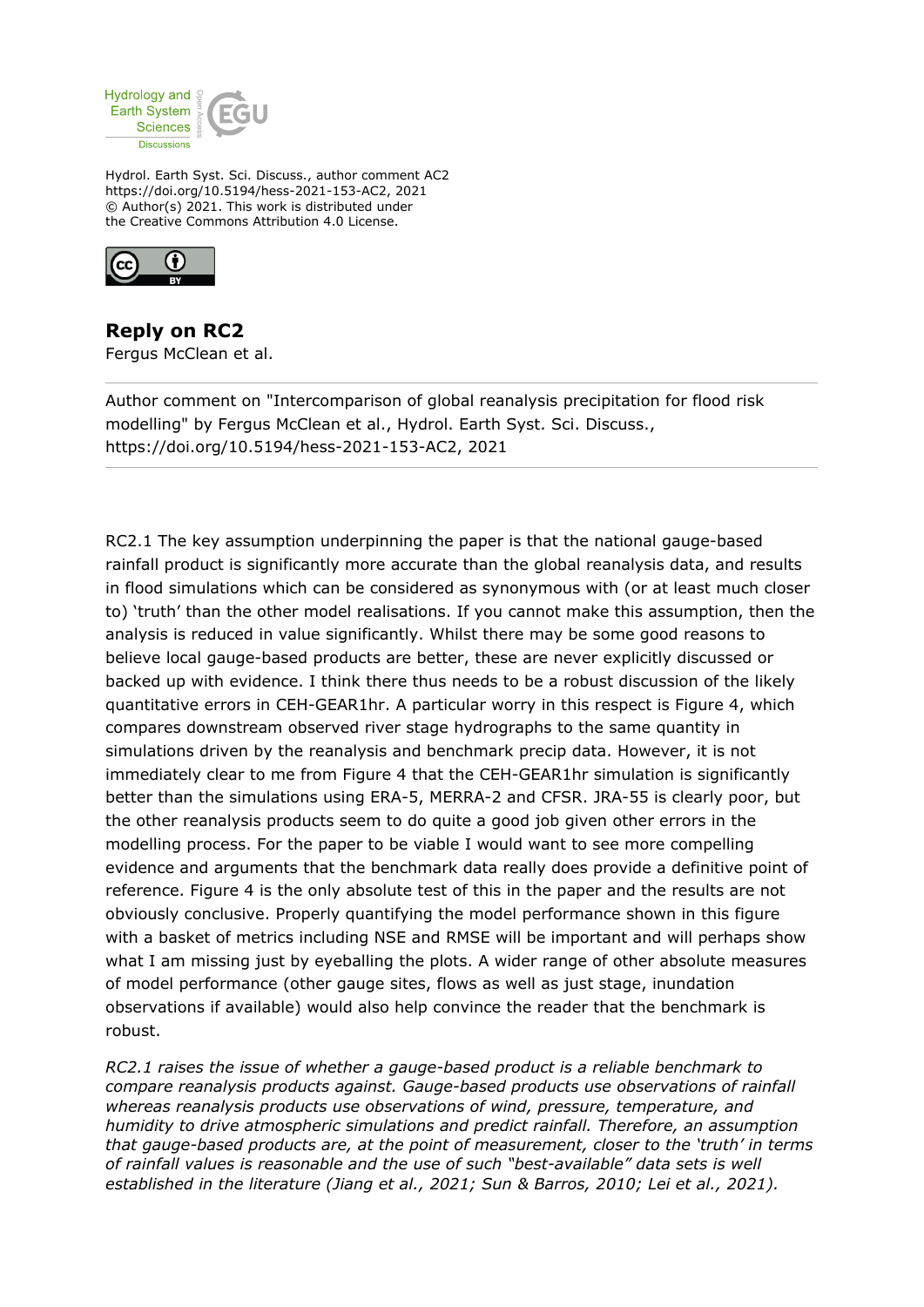*There are of course errors in any rain gauge observations, such as wind-induced undercatch (Pollock et al., 2018), and the network itself may not be dense enough to capture a given storm event effectively. However, given the lack of alternatives, CEH-GEAR1hr clearly provides the best option here. We will clarify this, pointing towards relevant literature, in a revised version.* 

*The paper seeks to provide a comparison rather than a validation of outputs and therefore the reliability of the benchmark simulation was not seen as being critical. The aim was to highlight the differences between reanalysis products and how they compared with a gauge-based product in the context of flood modelling. However, it is agreed that the paper would benefit from further absolute validation, therefore results will be compared with flood extent observations where available.* 

*The average peak error metrics are currently skewed by the Wear level gauge, which does not capture high flows accurately ("Flows go out of bank at levels greater than 3m and so peaks are truncated above this level"*

*https://nrfa.ceh.ac.uk/data/station/info/24009.html). To address this, Table 3 will be disaggregated to provide metrics for each individual gauge rather than averages across the gauges. This will provide a more conclusive demonstration that using CEH-GEAR1hr leads to more accurate estimates of stage peaks.* 

RC2.2 A second issue is that the analysis jumps straight to comparisons of hydrodynamic model output, and whilst this is interesting, I think the paper is missing a trick by not first simply analysing the differences between the various rainfall products. This should explain a lot about the differences in model performance that then follow. At present only Figure 2 really does this, but it is not a detailed enough dive into the differences between the precipitation data sets. As well as CEH-GEAR1hr I would also have liked to see data from the individual rain gauges across the study catchments and how the gridded products compare to these.

*A more in-depth statistical analysis of the rainfall products and comparison at specific rainfall gauges will be added to understand the spatio-temporal differences and elevation dependence and provide better context for the hydrodynamic model output.*

RC2.3 I felt the paper was missing a lot of background information that I was expecting. Individually, each bit of missing information is minor, but taken as a whole I'm not able to really understand key aspects of how the analysis was undertaken. Just in terms of the model as one example, the paper is missing information on the numerical scheme, the grid resolution (I assume this is the same as the terrain data but you never say), how the river channels are handled (or not) and information about model boundary conditions etc. There are lots more comments like this below and they all need sorting out.

## *RC2.3 will be addressed by adding more information about the numerical scheme, grid resolution, river channels and boundary conditions . This issue was also raised by RC1.2.*

R2.4 I was just a little bit underwhelmed by the volume of analysis given the amount of effort that has obviously been spent wrangling the data into shape. The model simulations are inter-compared in terms of only a handful of metrics which are either aggregated over the whole area or over all events or are for just a single location in each catchment. I felt you could have exploited the hard work you have undertaken a lot more effectively and that this would have told a richer and more interesting story. There are many more gauge sites within each catchment for example, and many of these also record flows. In particular, more absolute validation is, I think, essential to increase confidence in this study.

*RC2.4 requests further absolute validation and less aggregation of results. As mentioned*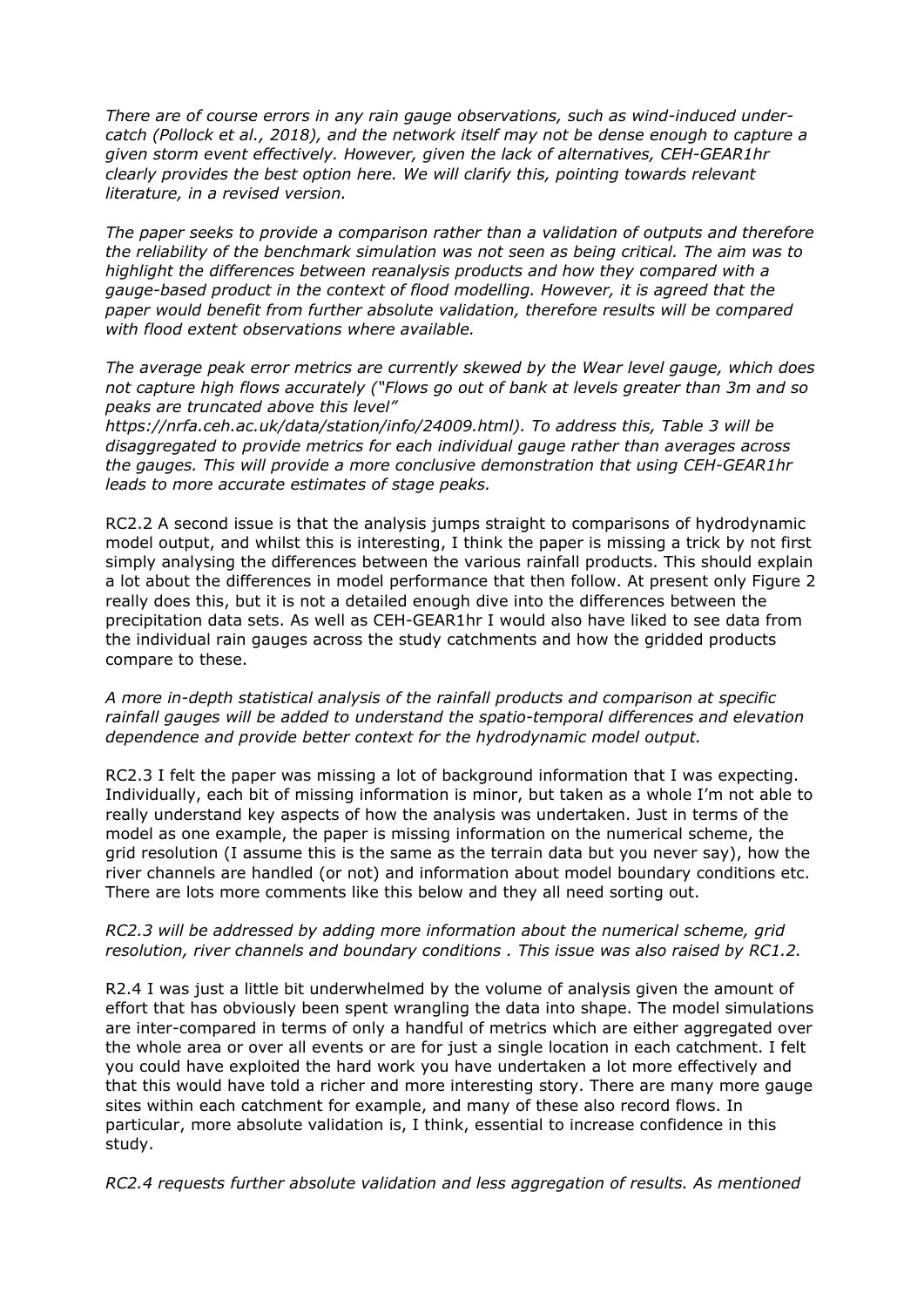*above, the focus of the paper is a comparison rather than an absolute validation. However, we will add further analysis to assess extent performance relative to observations in a revised paper. The most downstream gauges were used in each catchment as the upstream areas are largest, and therefore more of the reanalysis rainfall data is included in the modelling. The over-aggregation issue has also been discussed above in RC2.1 and will be addressed by reporting metrics for each basin individually.*

RC2.5 For Figure 4, I don't see how you can predict stage accurately when you don't seem to have river channels explicitly in your model. You do not mention bathymetry or channel data, and the model grid appears to 50m resolution which will not resolve the channels. I don't think the OS Terrain 50 data you use contains the channel geometry either. Maybe I am missing something, but if you do not have the channels explicitly represented then I don't see how you are able to simulate a reasonable stage-discharge curve at the gauge sites?

RC2.6 On a similar note, the assumption that the subsurface hydrology is not important during these events is quite a big leap. This and point 5, would be (just about) fine if you were just doing a relative comparison, but to drive home the message in the paper you really do need to demonstrate that the benchmark is fundamentally better through an absolute validation. Given the lack of (i) channels and (ii) subsurface hydrology how does the model even get close to simulating stage correctly as shown in Figure 4? I completely accept that it does, but it seems counter-intuitive. Are there some compensating errors going on perhaps?

*RC2.5 and RC2.6 ask for more clarification about how the models can predict stage accurately given the lack of channel and subsurface representation. Channel representation is less important once flows are out of bank during large flood events as most of the water will not be within the channels . For example, Neal et al (2021) found that changing the bathymetry estimation method had less effect on flood volume and extent at more extreme return periods (100-year vs 5-year). Dey et al (2019) also observed that "the choice of bathymetric model becomes irrelevant at high flows for predicting hydraulic outputs". Cook & Merwade (2009) report a difference of only 0.35m in water surface elevation when including channel bathymetry in a 10m USGS DEM of the Brazos River using HEC-RAS. Therefore, the observed stage can still be captured despite the lack of channel bathymetry.* 

*A similar explanation can be made about the subsurface. Once the ground is saturated, subsurface processes will cease to have a large impact on water levels. This means that during long duration flood events, the ground can be assumed to be impermeable, especially for catchments such as those addressed here with generally shallow soils and low base flow indices. Hossain Anni (2020) found an increase of only 0.02m in average flood depth when excluding infiltration from a model of the 100-year flood (University of Alabama campus). It is also possible that some compensating errors are present with numerical dispersion and underestimation of rainfall counteracting the effect of missing infiltration. Further clarification will be added to the text.*

RC2.7 Line 28. For general readers it would be helpful to briefly explain what reanalysis products are and how they are constructed.

*To address RC2.7, an explanation of what reanalysis products are and how they are constructed will be added.*

RC2.8 Line 28. Please define large-scale.

*To address RC2.8, more explanation will be provided about what is meant by large-scale in a revised version, i.e. continental and global analysis of flood risk.*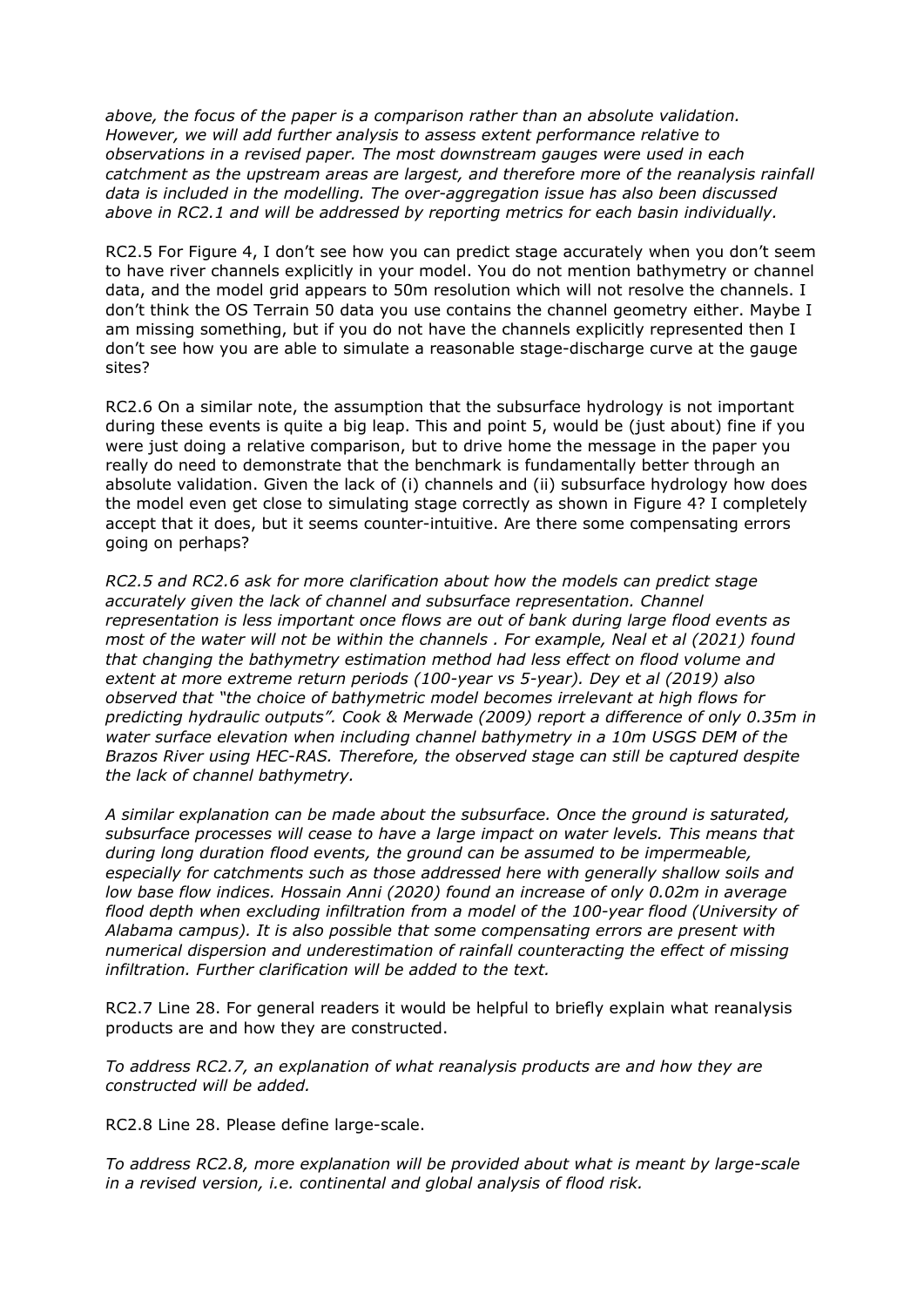RC2.9 Line 31. 'vast' is not typical scientific language. 'Extensive' would be better.

*We agree, vast will be reworded to extensive on line 31 (RC2.9).*

RC2.10 Line 42, Define and explain VIC. General readers will not know what this is.

*VIC will be described in more detail (RC2.10).*

RC2.11 Line 51. Please state what Winsemius et al found in their study.

*The findings from Winsemius et al (2013) will be summarised (RC2.11), i.e. river flood risk maps and damage estimates produced using ERA40 and ERA-Interim were found to be in the same order of magnitude as estimates from EM-DAT and the World Bank.*

RC2.12 Line 56. This is being a bit picky, but the claim here is that the results of this study are transferable to other areas bears closer examination. Is there any evidence that this is really going to be the case? The review in the paragraph above shows that reanalysis errors are complex in time and space, so this might indicate that the results of the present study are much less transferable than this statement supposes. You've only looked at five events in one particular part of the world, so it is not a very large sample.

*We don't feel this is picky and agree it is important to provide more appropriate qualification. The statement on line 56 (RC2.12) about transferability will be properly qualified, i.e. this study provides an example of how varied results may be between products, however the relative performance of each product may differ between areas and events.* 

RC2.13 Line 79. I wasn't sure what you meant by 'uniformly gridded' here. Do you mean that a regular grid geometry is used, or do you mean that each grid cell has a single uniform elevation value (i.e. what would be a p0 discretization in a finite element model)?

*"Uniformly gridded" on line 79 means a uniform square mesh equivalent to the DEM surface, this will be clarified (RC2.13).*

RC2.14 Line 82. To what extent do rivers in HydroBASINS line up with the valley structures in the OS DEM data. HydroBASINS was generated from SRTM so my working assumption would be that there are some areas of significant mismatch between the hydrography and the terrain. This is pretty much inevitable when you mix products from different terrain data sources.

*RC2.14 identifies that the HydroBASINS catchment boundaries may not exactly match the catchment boundaries in OS Terrain. This is true; however, they provide a reasonable estimate and any discrepancy will not have a significant effect on results given the 50m resolution of the model grid .*

RC2.15 Line 87. There is lots of information about the model set up missing from this section. See comments above.

*As noted in response to earlier comments (RC1.2, RC2.3) we will provide the additional model set up information.*

RC2.16 Line 96. Is using the most extreme events the best research design? Would a mix of event types and magnitudes have been better? Extreme events tend to be valley filling which means some of your metrics may have reduced sensitivity.

*As stated in RC2.16, looking at a wider range of event types may have provided different*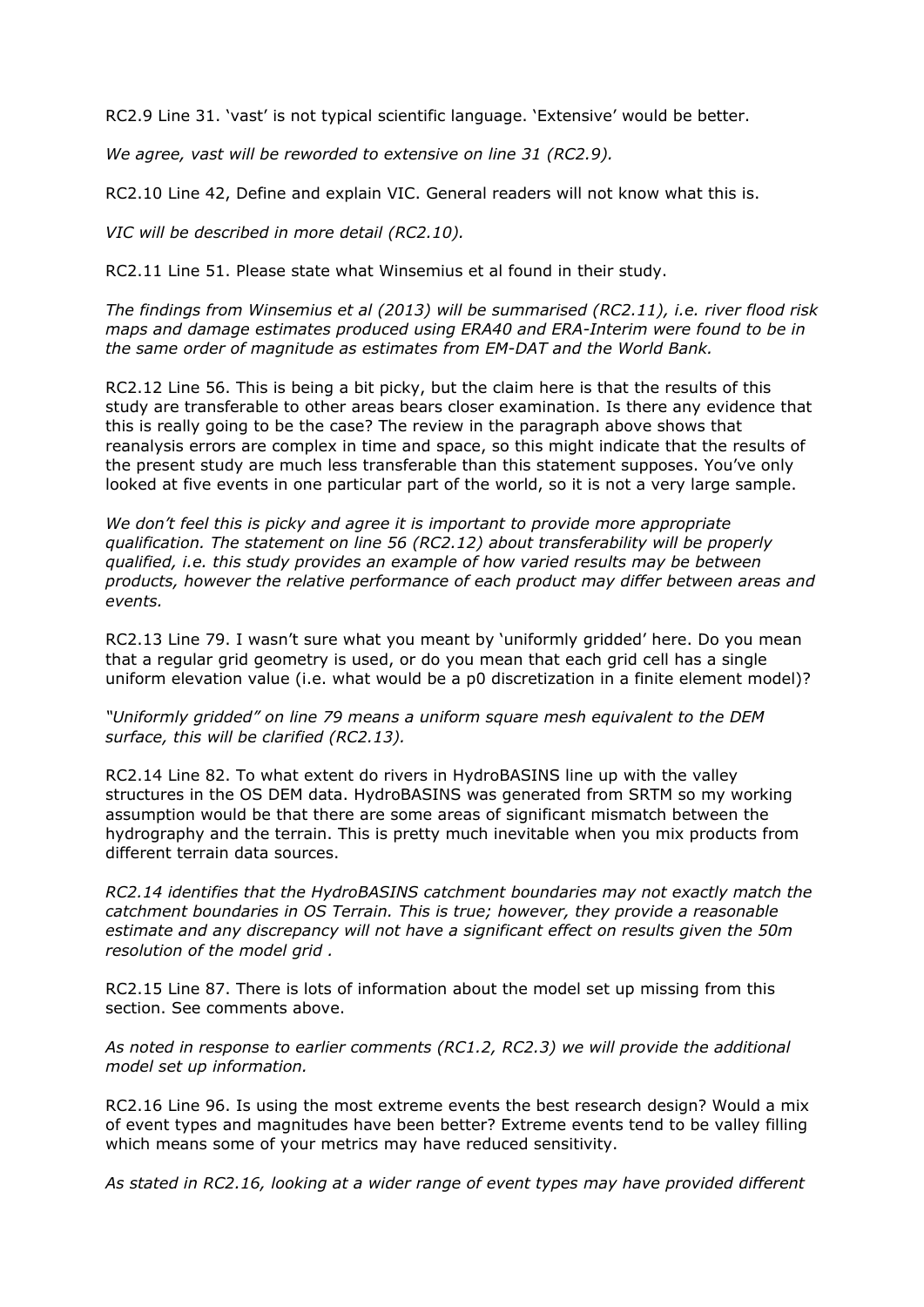*results. This will be stated in the text and alternative designs considered. The largest available events for each basin were used to test how well extreme events are captured in the reanalysis products.*

RC2.17 Line 101. But the land surface is assumed impermeable so how does antecedent rainfall affect the model? This statement seems at odds with the physics the model includes.

*Antecedent rainfall is necessary to initiate normal flow in river channels. If no spin-up period is included, then flood magnitudes are underestimated . This will be clarified in the text to address RC2.17.*

RC2.18 Table 2. Some more information on these events would be useful. Climatology, return period or rainfall and flow, dynamics etc.

*More detail on climatology, return period etc. will be provided about the events in Table 2 (RC2.18)*

RC2.19 Line 112. This needs a detailed discussion of likely errors in the benchmark. You have not conclusively established that it is fit for purpose.

*Further discussion of errors in CEH-GEAR1hr will be added to address RC2.19, including a description of validation that was undertaken when producing the data (Lewis et al., 2018).*

RC2.20 Line 118. Some more quantitative detail about what we already know about the reanalysis errors is needed here. There is likely to be a lot of this, so it needs to be summarised effectively. So far you just have qualitative statements.

*More quantitative metrics about reanalysis errors will be added where available to address RC2.20.*

RC2.21 Figure 2. The reanalysis ensemble mean would be interesting, and the ensemble of ERA-5, MERRA-2 and CFSR.

*A mean of both all reanalysis products and ERA-5, MERRA-2 & CFSR will be added to address RC2.21.*

RC2.22 Figure 2. Is this the sum rainfall from all events? Might it not be better to pick a single event as an example, and have similar plots for the other events in SI?

*Figure 2 currently shows a different event for each basin which is admittedly confusing, as identified by RC2.22. This will be modified so that each event in each basin is shown within its own subplot (25 in total). Some plots may be moved to supplementary information if necessary.* 

RC2.23 Line 145. The statement that the DEM is based on airborne LiDAR cannot be true for the whole area, can it? I did not think we yet had complete LiDAR coverage of upland areas. In your previous paper you say OS terrain 50 has vertical RMSE of 4m compared to ground control points, but LiDAR data are typically accurate to <10cm. How do you reconcile this if OS Terrain 50 is LiDAR-based? Why didn't you use the available bare earth Environment Agency LiDAR where available? Lastly, how can you predict stage (cf. Figure 4) well with DEM data that have 4m vertical error?

*The OS Terrain 50 documentation is not very clear about the source of the data. It was originally thought that the product was based on LIDAR, but on further investigation, it*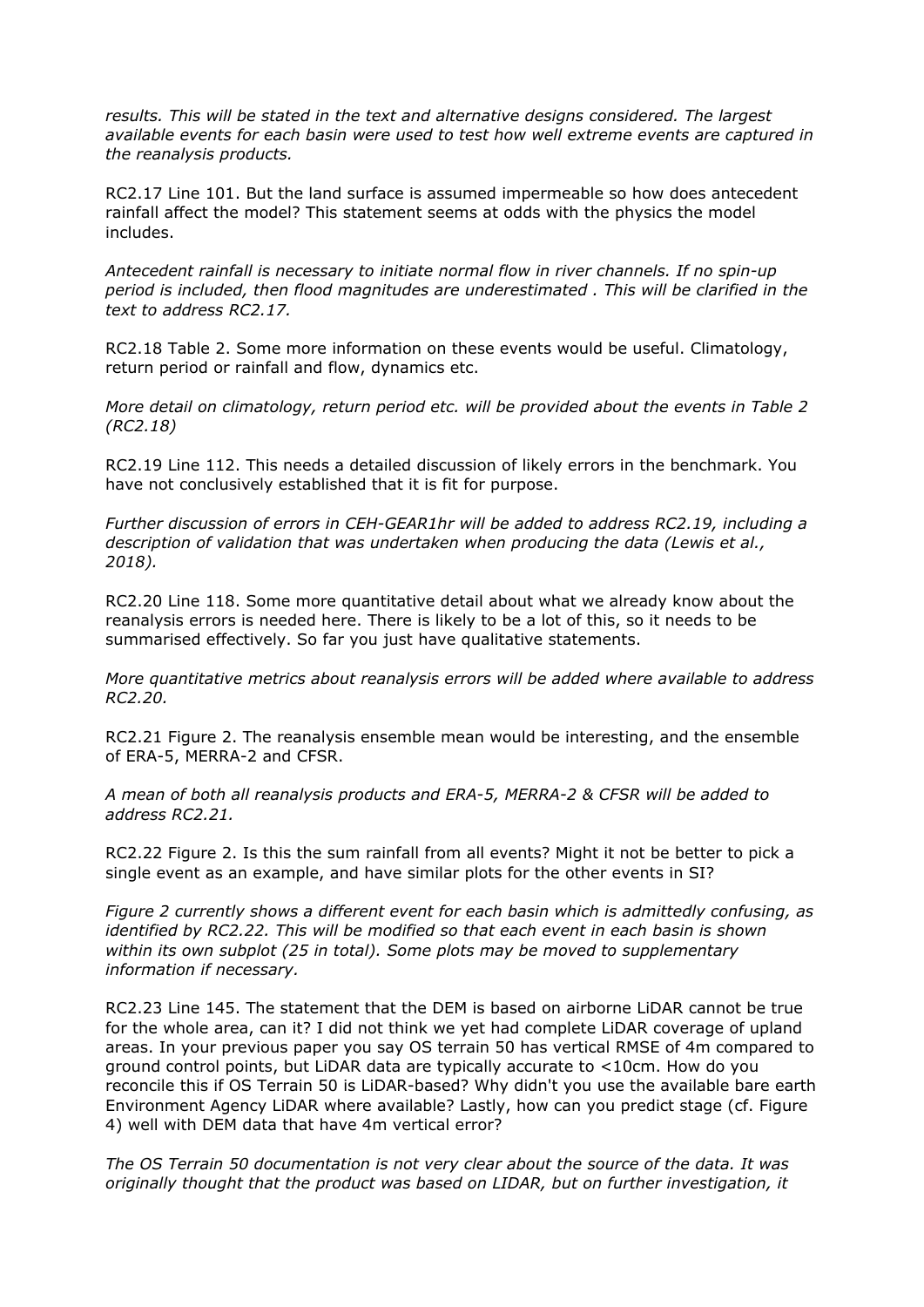*has been identified that the DEM was created using photogrammetry and topographical surveys. This will be corrected in the text to address RC2.23. The EA LIDAR data was not used as it does not provide full coverage of the basins and combining products may lead to artefacts. Absolute elevation is not as important as topography (i.e. relative elevation) when simulating flows, which may explain why the 4m vertical error does not prevent river stage being simulated. We will add discussion from other studies that have undertaken DEM uncertainty analysis that show OS Terrain 50 performs well (e.g. Yunus et al. (2016) shows a 3-10% larger inundation estimate in London when compared to 1m LIDAR).*

RC2.24 Line 147. So, are the DEM resolution and the model resolution the same? What do you do about channels?

*In answer to RC2.24, the DEM and model resolution are the same. Channels are not included in the DEM surface.*

RC2.25 Table 3. Some more information on the observed hydrograph data would be helpful. The circles in Figure 1 aren't really enough. What do the flow hydrographs look like at different gauge sites in the catchments and what are the event return periods?

*More details about the observed hydrograph data will be added to address RC2.25. This will include their ID numbers, locations, catchment areas and time step, as identified in the response to RC1.1. The event return periods and flow hydrographs will also be incorporated.*

RC2.26 Table 3. How did you calculate the inundation metrics? Particularly, how did you define the floodplain areas?

*In answer to RC2.26, the inundation error is the relative difference in buildings inundated between each reanalysis product and CEH-GEAR1hr. The floodplain depth error is a comparison of each grid cell with the corresponding cell in the model using CEH-GEAR1hr. This is also plotted in Figure 3F. The meaning of each metric will be clarified in a revised manuscript.*

RC2.27 Table 3. Why is the peak Q error so much bigger than the inundation error? Is this because these events are largely valley filling?

*The explanation for RC2.27 (why peak stage error is larger than inundation error), given on L165, is that the same DEM is used in all models. As stated in the caption of Table 3, building inundation error is relative to the CEH-GEAR1hr simulation, whereas the peak error is relative to observed stage. As building inundation error is based on results from another model using the same DEM, it is expected to be lower than stage peak error. The fact that extreme events are likely to be valley-filling further contributes to a reduced variability of inundation error.*

RC2.28 Line 168. Panels a-e in Figure 3 are too small to be able to see this detail so the reader cannot verify these statements for themselves. Needs fixing.

*The size of panels a-e in Figure 3 will be increased to address RC2.28.*

RC2.29 Line 174. Why is out of bank flow an issue? I did not think you have channels in the model so this is a bit odd. In fact, how the model predicts stage without channels explicitly represented is surprising. See comments above on this.

*In answer to RC2.29, the out of bank flow is an issue for the river gauge measurements rather than the model, this will be made clearer in a revised manuscript.*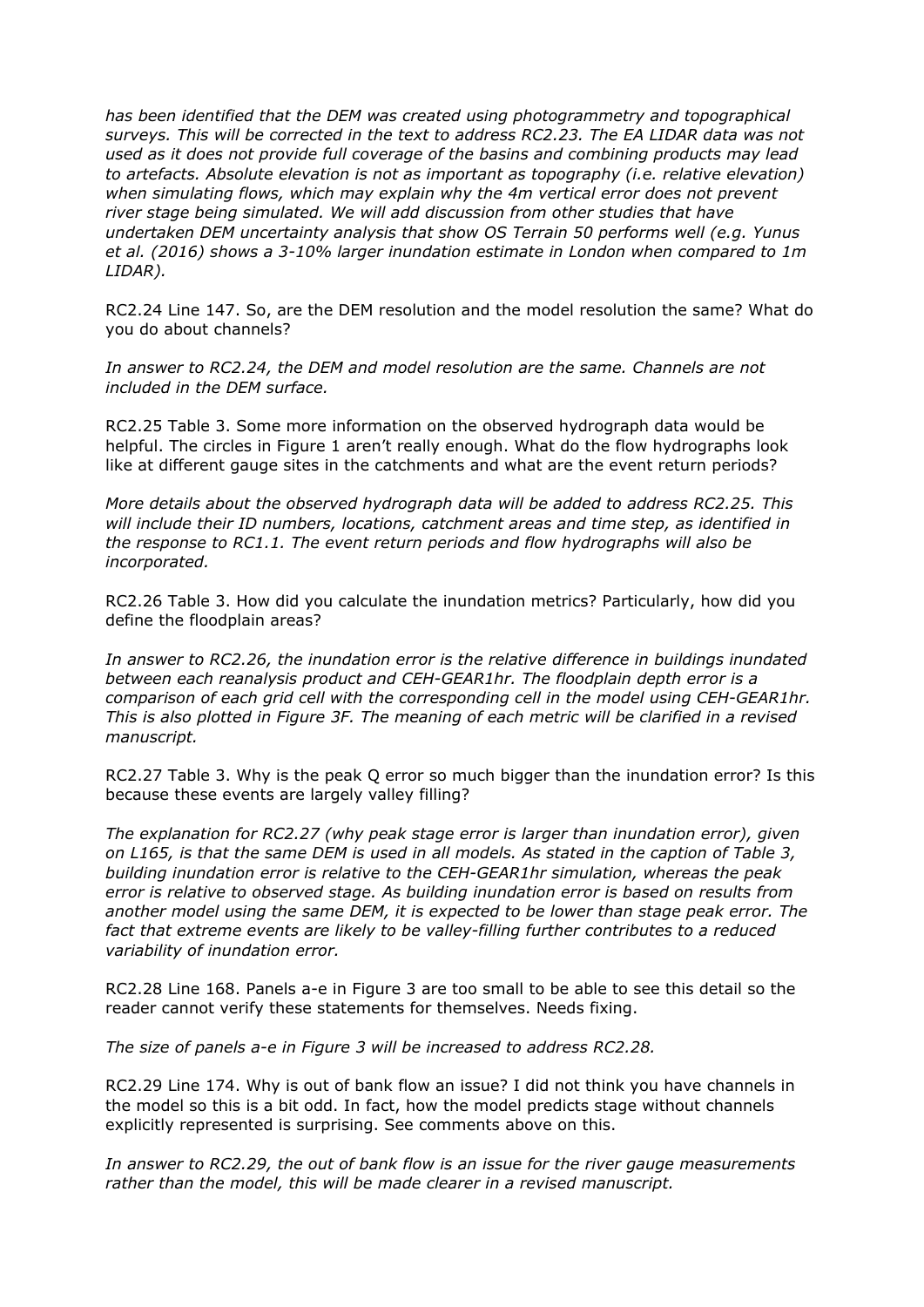RC2.30 Figure 3. The grid lines in panel f undermines the clarity of this diagram.

*The grid lines will be removed from panel F of Figure 3 to address RC2.30.*

RC2.31 Figure 4. Why do some panels have a zero on the y axis and others do not?

*In answer to RC2.31, there is no reason for some plots having zeros and others not in Figure 4, this will be resolved in an updated figure.*

RC2.32 Figure 5. These numbers are not that different apart from JRA-55. Is this because the events are valley filling? In which case number of buildings inundated may not be a great choice of metric. Loss might have been a better one as that has a depth dependency.

*The reanalysis products (excluding JRA55) are 14-18% lower than CEH-GEAR1hr on average, which is seen as being significant. The units of the y axis are thousands of buildings (shown at the top left of the plot), this could be made clearer to the reader. Results comparing inundation across a range of flood depths will be reported in a revised manuscript to address RC2.32.*

RC2.33 Line 192. It would be helpful to explain this underestimation bias in physical terms.

*A physical explanation of the underestimation bias will be added to address RC2.33. The underestimation of extreme rainfall events by reanalysis products has previously been identified in the literature (Blacutt et al., 2015; He et al., 2019; de Leeuw et al., 2015). One contributing factor is that the model grid resolution of the global climate models (GCMs) used may not be high enough to capture the dynamics of extreme events. Seasonal and local characteristics may also not be captured by the GCMs. Any resulting negative bias in precipitation propagates into flood depths and impacts as less water enters the hydrodynamic model and accumulates on the floodplain.* 

RC2.34 Discussion and conclusions. These sections will need careful editing once my comments have been dealt with as this might change the inferences that can be drawn from the work.

*We will of course update the discussion and conclusions sections to reflect the material that we incorporate in a revised manuscript (RC2.34).* 

RC2.35 Line 142. You do not compare to river flow in this paper, so this statement seems out of place.

*Thank you for spotting this, we will change this to refer to river stage, which we do compare, to address RC2.35.*

Blacutt, L.A., Herdies, D.L., de Gonçalves, L.G.G., Vila, D.A. & Andrade, M. (2015) Precipitation comparison for the CFSR, MERRA, TRMM3B42 and Combined Scheme datasets in Bolivia. Atmospheric Research. 163117–131.

Cook, A. & Merwade, V. (2009) Effect of topographic data, geometric configuration and modeling approach on flood inundation mapping. Journal of Hydrology. 377 (1–2), 131–142.

Dey, S., Saksena, S. & Merwade, V. (2019) Assessing the effect of different bathymetric models on hydraulic simulation of rivers in data sparse regions. Journal of Hydrology. 575 (March), 838–851.